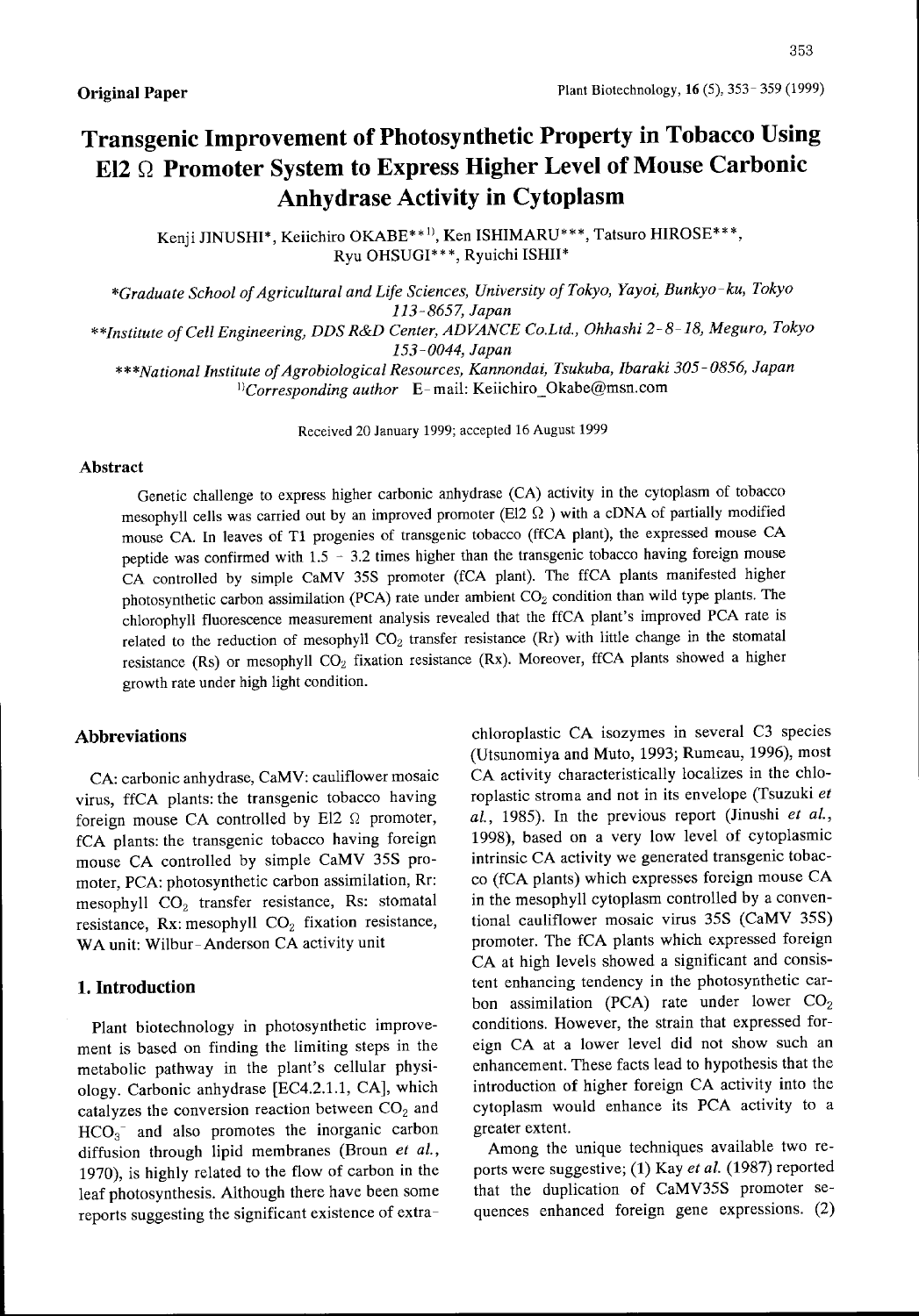Mitsuhara et al. (1996) constructed a new CaMV35S promoter (E12  $\Omega$ ) containing two extraenhancer sequences; one is E12 sequence which is in the upstream region of CaMV35S promoter, and the other is  $\Omega$  sequence which is the  $5'$ -untranslated region of tobacco mosaic virus genomic RNA. They were observed to have more than 10 times higher expression of the marker gene using E12  $\Omega$  promoter compared with a single CaMV35S promoter in the transgenic tobacco.

In this paper we describe a study using El2  $\Omega$ promoter in the production of unique transgenic tobacco plants (ffCA), into which have been introduced a partially modified mouse CA cDNA and which expressed mouse CA peptide in the mesophyll cytoplasm. We measured those mesophyll resistances for  $CO<sub>2</sub>$  transfer (Rr) in photosynthesis with chlorophyll fluorescence methods in order to elucidate the detailed mechanisms of introduced foreign CA on PCA.

## 2. Materials and Methods

# 2.1 Construction of gene cassette with improved promoter and transformation

The vector plasmid pBffCAOIO was constructed by replacing the sequence of  $\beta$ -glucuronidase gene and nos-terminator of the pBE2113 - GUS (Mitsuhara et al., 1996) with the sequence of the partially modified mouse CA cDNA and nos-terminator in the pBfCAOIO (Jinushi et al., 1998) of 861 bp at  $BamHI-EcoRI$  site (Fig.1). It was introduced into leaf discs of tobacco (Nicotiana tabacum line SR- 1) according to the same method as previously reported (Jinushi et al., 1998; Horsch et al., 1985). Transgenic tobacco plants were screened by antibiotic Km resistance and the expression level of foreign CA peptide using anti- serum against bovine CA type <sup>11</sup> which could discriminate it from plant intrinsic CA peptides.

### [NPT-II gene cassette]

# 2.2 Plant Materials

T1 seeds of the transgenic tobacco plants, the strain ffCA -3, which showed an extremely high level of foreign CA expression, were sown on sand. The seedlings were grown in the growth cabinet where the temperature was maintained at  $25 \degree C / 20 \degree C$ (day/night) with a 12 hour day length. The light intensity was kept constant at 1000  $\mu$  mol  $\cdot$  m<sup>-2</sup>  $\cdot$  s<sup>-1</sup> during day time. Two sets of the plants were prepared; one for the measurement of leaf intrinsic CA and foreign CA activity, and the other for the measurement of leaf PCA properties.

## 2.3 Determination of CA Activity

In the leaves of line  $SR-1$ , which originated from the plastid genome mutation (Svab and Maliga, 1991), there were extremely low levels of endogenous CA activity compared to those of c,v. Xanthi, which we had previously tested to generate fCA transgenic plants (Jinushi et al., 1998). Fifteen  $cm<sup>2</sup>$ of the leaves was ground with the mortar and pestle for 2 min on ice with 4 % of polyvinyl polypyrrolidon, sea -sand and 1.4 ml of the extraction buffer (pH 8.3) containing <sup>50</sup> mM sodium barbital, 1 mM Na<sub>2</sub> - EDTA, 2 % glycine, 2 % polyvinyl pyrrolidon I % BSA, <sup>10</sup> % glycerol and 0.2 mM phenyImethanesulfonyIfluoride. After centrifugation at  $4 \text{ }^{\circ}$  c and  $15,000 \text{ x g}$  for 5 min, an aliquot of the supernatant was used for the measurement of CA activity (Tsuzuki et al., 1985). The foreign CA activity in the leaf extract was estimated by differential measurement in the presence and absence of  $10^{-7}$  M acetazolamide which inhibited the animal CA type  $\mathbb I$  by 99 % without any effect on leaf endogenous CA (Jinushi *et al.*, 1998).

## 2.4 Gas Exchange Measurement

The PCA rates and fluorescence signals were simultaneously determined in the youngest fully

#### [ffCA cDNA gene cassette]



Fig.1 The vector construction of pBffCA010; the ffCA cDNA gene cassette which was designed to express the partially modified mouse CA type II protein with total size of <sup>252</sup> amino acids at the left border and the NPT-II gene cassette for the screening of transgenic plants at the right border.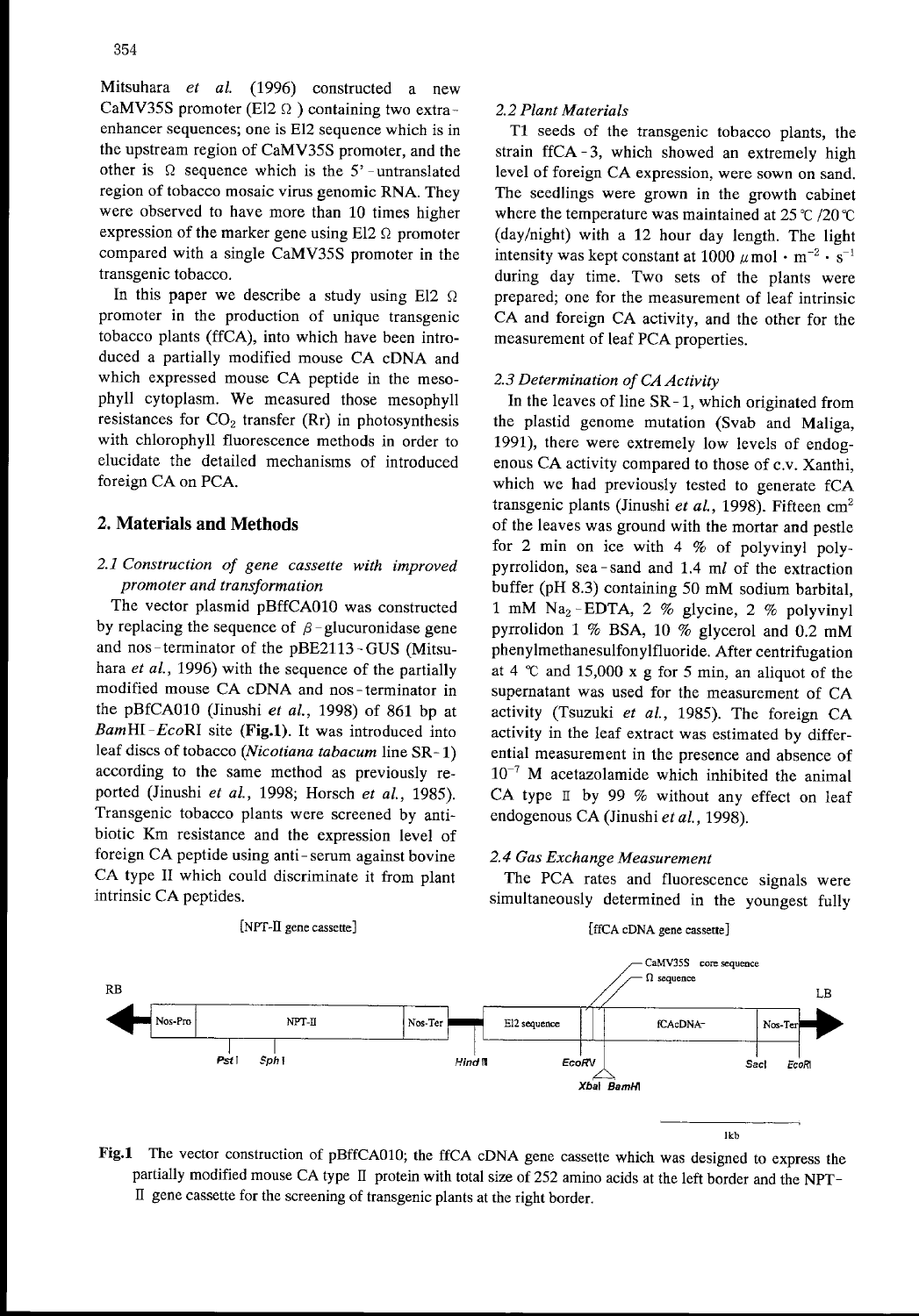expanded leaves. In order to confirm the unique effects of cytoplasmic foreign CA activity specifically, sample plants with similar leaf conditions were selected by leaf chlorophyll content measured by a non -destructive method. The measuring system for the PCA rate was the same as reported in the previous paper (Jinushi et al., 1998; Nobel et al., 1975). The ambient  $CO<sub>2</sub>$  concentration was sequentially changed in the order of 350, 200, 100 and 80 ppm. The light intensity, and the leaf temperature were maintained constant at  $1000 \mu$  E  $\cdot$  m<sup>-2</sup>  $\cdot$  s<sup>-1</sup> and  $26 \pm 1$  °C, respectively. In some measurements, PCA was also determined under 350 ppm of  $CO<sub>2</sub>$  at 500  $\mu$  E  $\cdot$  m<sup>-2</sup>  $\cdot$  s<sup>-1</sup> of the light intensity.

# 2.5 Chlorophyll Fluorescence Analysis

To estimate Rr, chlorophyll fluorescence parameters were measured with <sup>a</sup> PAM <sup>101</sup> modulated fluorometer (Waltz) (Genty et al., 1989; Harley et al., 1992; Schreiber, 1986). To measure the fluorescence signals simultaneously with PCA determination, a polyfurcated optic fiber was supported at angle of 45' to the leaf chamber to avoid the shading of the leaf light illuminating.

The measurement of Rr value is known to be rather stable under lower Ci conditions (Loreto et al., 1992), thus, we compared the Rr values at  $Ci =$ 100 ppm. The calculated Rr value of Wild types of tobacco was nearly the same level as those reported in other papers which measured using the isotopic carbon method (Evans et al., 1986; Evans et al., 1994; von Caemmerer and Evans, 1991).

#### 2.6 Western Blot Analysis

The RubisCO and expressed foreign CA Ievels in the leaves were measured by SDS -PAGE and Western blot analysis as described in the previous paper (Jinushi et al., 1998).

### 2. 7Growth Analysis

Using non - destructive leaf area measurement with a video camera and 2-dimension pattern analysis program (ATTO, Japan), we selected transgenic and wild type seedlings of similar size at 5 weeks after sowing. They were cultured for 17 or 30 days under natural light or <sup>50</sup> % shaded conditions in the green house. The temperature was maintained at 25 °C /20 °C (day/night). Day time light intensity was at least  $1000 \mu \text{E} \cdot \text{m}^{-2} \cdot \text{s}^{-1}$  and the CO<sub>2</sub> concentration was around 390 ppm.

# 3. Results and Discussion

The transgenic plants which showed a high level of foreign CA protein were confirmed by Western blot analysis of the leaf extracts of individuals of 4 strains (ffCA-1, -3, -6 and -7) among the 14 seedlings recovered from the screening antibiotic Km medium. By the PCR Southern and Northern analyses, it was confirmed that the mouse ffCA cDNA gene cassette existed in the chromosomal genome and was transcribed to messenger RNA in these 4 strains. However, two plantlets of these strains showed a strange appearance; the strain ffCA -6 was dwarf with slender leaves, probably due to somaclonal variation and the strain ffCA - 7 was sterile. Therefore, T1 seeds were obtained only from two remaining strains (ffCA - 1 and ffCA - 3). The segregation ratios of foreign CA expressing and non-expressing phenotypes in T1 plants were  $27:0$ (ffCA-1) and 33:4 (ffCA-3), which indicated that at least two copies of mouse CA CDNA gene cassette were introduced into the chromosomal DNA in these transgenic plants. Fig. 2 shows the Western blot analysis of leaf extracts in ffCA plants (ffCA - 3) under the control of El2  $\Omega$  promoter and of fCA plants under the control of single CaMV35S promoter at 6 weeks after sowing. The expression level of foreign CA peptide in ffCA - 3 was calculated with the 2- dimentional-density pattern analysis program to be 3.2 times higher than the highest expression among the <sup>23</sup> fCA plants (High CA Plant). This indicated that the E12  $\Omega$  promoter could enhance the mouse CA CDNA gene expression just like GUS gene reported before (Mitsuhara et al., 1996). On the other hand, ffCA-1 showed a lower



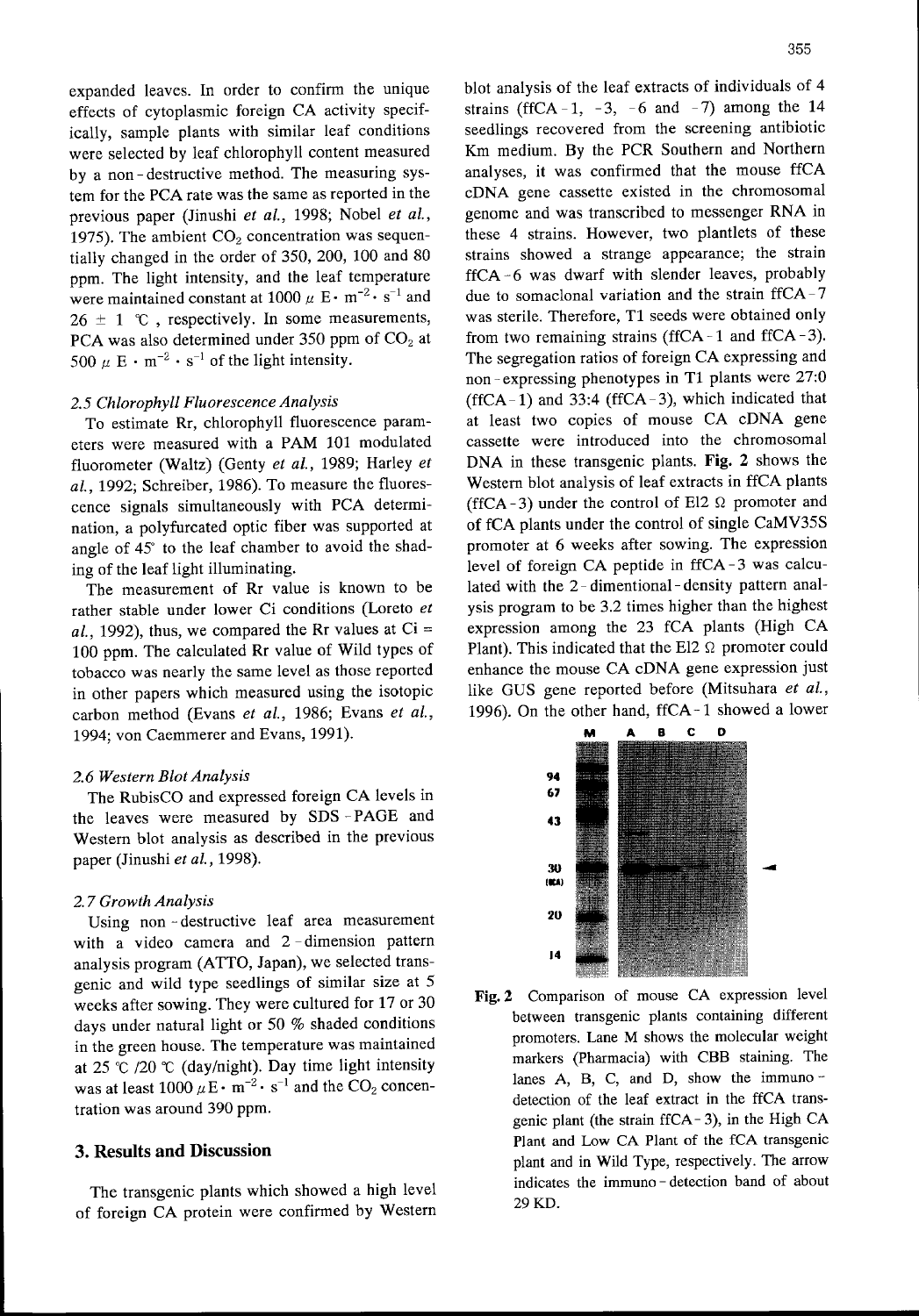

Fig. 3 Partially modified mouse CA activity in the leaf of ffCA transgenic plant (the strain ffCA-3).

expression level of foreign CA compared to ffCA-3 (data not shown). From the differential CA activity measurements with and without acetazolamide (Jinushi et al., 1998), the expression levels of foreign CA activity were estimated as  $8.39 \pm 1.41$  and  $-0.01 \pm 0.27$  WA unit  $\cdot$  mg Chlorophyll<sup>-1</sup> in the leaves of the strain ffCA-3 and wild type, respectively. Thus, foreign CA activity occupied as high as 39.2 % of total leaf CA activity in ffCA -3 (Fig.3). Specific activity of expressed foreign CA in ffCA plants were, nearly the same level  $(800 \pm 133)$  WA unit / mg CA peptide) as those of fCA plants in the previous experiment with c.v. Xanthi (841  $\pm$  58) and 851  $\pm$  163, for High CA phenotype and Low  $C_A$  phenotype, respectively) (Jinushi *et al.*, 1998).

At 8 weeks after sowing, the average expression level of foreign CA was  $425.1 \pm 15.0$  ng  $\cdot$  cm<sup>-2</sup> in the T2 plant of ffCA -3 (Table 1). While leaf RubisCO contents in ffCA plants showed no difference from that in the wild type. The PCA rates of ffCA- 3were significantly higher than those of the wild type even at the ambient air condition ( $Ci =$ 250ppm) where little improvement could be seen in the fCA previously reported (Jinushi et al., 1998) (Table 2). At 250 ppm of Ci, the PCA rate of the transgenic plant was  $14.1 \pm 0.1 \mu$  mol CO<sub>2</sub>· m<sup>-2</sup>· s<sup>-1</sup>, which was 2.9 % higher than that of the wild type. Moreover, at 100 ppm of Ci, the transgenic plants showed 6.7 % higher PCA rate than that of the wild type. However, compared to fCA plants the percentages of the improvement of PCA rate at lower  $CO<sub>2</sub>$ concentration did not increase drastically in ffCA plants. This might indicate the existence of a certain saturation level of cytoplasmic foreign CA activity for the improvement of PCA rate in tobacco plants. Regarding this point, it was reported that Rr might not be <sup>a</sup> major limiting step in the C3 PCA process (Sasaki et al., 1996). Our data showed little effects of foreign CA on the PCA rate at such <sup>a</sup> low light

ffCA plants (n=4) Wild type (n=5) mouse CA ng  $cm^{-2}$  $425.1 \pm 15.0$ Reference data from the previous report with Xanthi fCA plants (n=9) 277.0  $\pm$  8.1 Wild type (n=8) --- The leaf content of Rubis CO  $\mu$  g cm<sup>-2</sup>  $201.9 \pm 7.7$  $207.7 \pm 5.5$  $203.0 \pm 4.8$  $207.8 \pm 4.1$ chlorophyll  $\mu$  g cm<sup>-2</sup>  $40.5 \pm 1.0$  $41.3 \pm 1.1$  $40.4 \pm 0.6$  $41.7 \pm 0.8$ 

Table 1. The levels of mouse CA, RubisCO and chlorophyll in the leaves of ffCA  $(SR - I)$  and fCA (Xanthi) transgenic tobacco plants.

**Table 2.** The PCA rate in ffCA transgenic plants under high light condition of 1000  $\mu$  molE<sup>-2</sup> S<sup>-1</sup>.

|                            | PCA rate at $CO2$ concentrations of                       |                   |                    |                   |  |
|----------------------------|-----------------------------------------------------------|-------------------|--------------------|-------------------|--|
|                            | $Ci300$ ppm                                               | Ci250ppm          | $Ci150$ ppm        | $Ci100$ ppm       |  |
|                            | $\mu$ mol CO <sub>2</sub> m <sup>-2</sup> s <sup>-1</sup> |                   |                    |                   |  |
| $fICA$ plants (n=4)        | $16.9 \pm 0.2*$                                           | $14.1 \pm 0.1***$ | $8.21 \pm 0.05***$ | $4.48 \pm 0.05**$ |  |
| Wild type $(n=5)$          | $16.5 \pm 0.1$                                            | $13.7 \pm 0.1$    | $7.78 \pm 0.10$    | $4.20 \pm 0.08$   |  |
| Enhancement (ffCA/WT) x100 | $2.4\%$                                                   | $2.9\%$           | 5.5%               | 6.7%              |  |

\*, \*\* and \*\*\*; 5, 2.5 and 1% significance, respectively.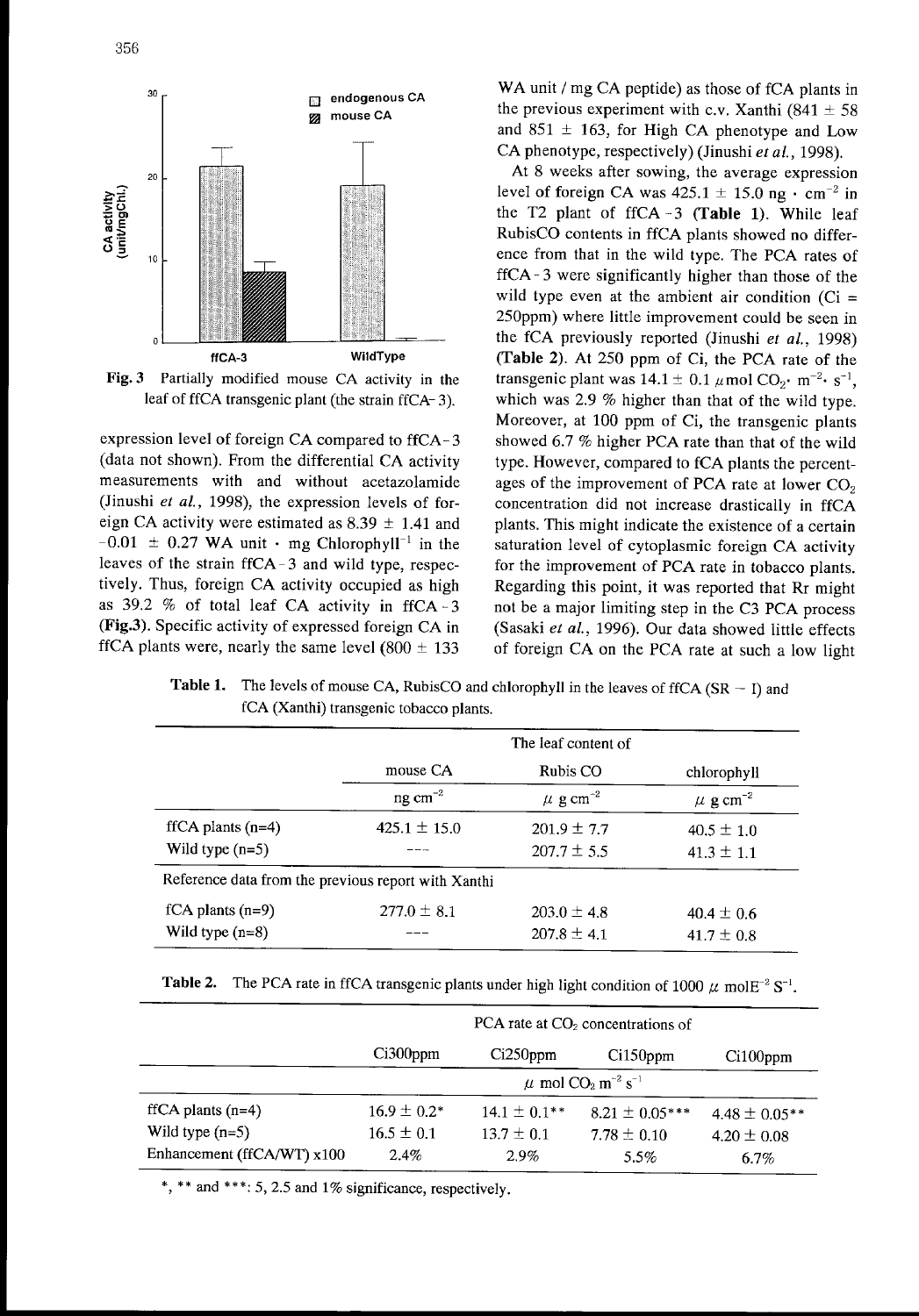intensity as 500  $\mu$  E  $\cdot$  m<sup>-2</sup>  $\cdot$  s<sup>-1</sup> and a and  $6.79 \pm 0.21 \mu$  mol  $CO_2 \cdot m^{-2} \cdot s^{-1}$ , and  $CO<sub>2</sub>$  supply limiting conditions.  $quhar$ , 1981) would support this hypothesis.

of chlorophyll fluorescence parameters. No significant differences in the calculated quantum yield of grew faster than the wild type plants. The seedlings PS  $\pi$  ( $\Phi$  $\pi$ ) was observed between ffCA transgenic of strain ffCA-3 showed 10 % larger leaf area and 7 plants and the wild type (data not shown). However, % heavier total dry weight than wild type plants at 7 the Rr of ffCA plants was significantly lower than weeks after sowing (Table 4), although there was that of the wild type. On the other hand, we could no significant change in the low-ffCA transgenic detect no differences in stomatal resistance (Rs) and mesophyll resistance for  $CO_2$  fixation (Rx) between light condition with 50 % shading of the natural ffCA and wild type (Table 3). Therefore, these light intensity, ffCA-3 did not show any growth

results indicated that the improvement of PCA rate concentration such as 300 ppm, namely,  $6.65 \pm 0.16$  under  $CO<sub>2</sub>$  limiting conditions occurrs with the introduction of foreign CA activity in mesophyll  $(n=4)$  and wild type  $(n=5)$ , respectively. It can be cytoplasm through the reduction of Rr. The failure concluded that the optimal manifestation of the to detect any significant improvement in PCA rate cytoplasmic CA introduction effect on C3 photo- under lower light conditions where Rr was not <sup>a</sup> synthesis is only observable under light saturated limiting factor in PCA (von Caemmerer and Far-

We also conducted the simultaneous measurement As to the growth observation under the natural light condition, the high-ffCA transgenic plants  $%$  heavier total dry weight than wild type plants at 7 plant, ffCA-1. In the similar experiment under low

Table 3. Total resistance (Rt), stomatal resistance (Rs), mesophyll resistance for  $CO<sub>2</sub>$  transfer(Rr) and mesophyll resistance for CO<sub>2</sub> fization (Rx) in ffCA transgenic plants under the condition of 1000  $\mu$  molEm<sup>-2</sup> s<sup>-1</sup> of light intensity and Ci=250ppm.

|                                             | Rt                                    | Rs                                 | Rr                                    | Rx                               |  |  |
|---------------------------------------------|---------------------------------------|------------------------------------|---------------------------------------|----------------------------------|--|--|
|                                             |                                       | molm <sup>-2</sup> s <sup>-1</sup> |                                       |                                  |  |  |
| $fICA$ plants $(n=4)$<br>Wild types $(n=5)$ | $20.9 \pm 0.2^{**}$<br>$21.7 \pm 0.2$ | $3.18 \pm 0.10$<br>$3.44 \pm 0.19$ | $6.20 \pm 0.18***$<br>$6.81 \pm 0.17$ | $11.5 \pm 0.2$<br>$11.4 \pm 0.1$ |  |  |

\* \*: 2.5% significance.

Table 4. Leaf area, total dry weight, mouse CA and chlorophyll content in the ffCA transgenic plants under natural light condition.

|                                                               | Total Leaf Area<br>$\text{cm}^2$                   |                                                            | Total Dry Weight Leaf mouse CA                         |                                     | Leaf Chl.                                           |
|---------------------------------------------------------------|----------------------------------------------------|------------------------------------------------------------|--------------------------------------------------------|-------------------------------------|-----------------------------------------------------|
|                                                               |                                                    |                                                            | g                                                      | $ng \cdot cm^{-2}$                  | $\mu$ g $\cdot$ cm <sup>-2</sup>                    |
|                                                               | 5weeks                                             | 7weeks                                                     | 7weeks                                                 | 7weeks                              | 7weeks                                              |
| $(n=12)$<br>$fICA-3$<br>$f(CA-1 (n=7))$<br>Wild type $(n=10)$ | $17.1 \pm 0.5$<br>$17.0 \pm 0.4$<br>$17.1 \pm 0.4$ | 532.4 $\pm$ 15.0**<br>$486.9 \pm 18.8$<br>$483.9 \pm 15.1$ | $1.69 \pm 0.05*$<br>$1.55 \pm 0.07$<br>$1.58 \pm 0.05$ | $235.4 \pm 23.6$<br>$80.3 \pm 14.3$ | $33.2 \pm 0.4*$<br>$32.7 \pm 0.6$<br>$31.7 \pm 0.8$ |

\* and \*\*: 5 and 2.5% significance, respectively.

Lable 5. Leaf area, total dry weight, mouse CA and chlorohpyll content in the leaf of ffCA trnasgenic plants under 50% shading natural light condition.

|                              |                    | Total Leaf Area<br>$\text{cm}^2$ |                                      | Total Dry Weight Leaf mouse CA     |                    | Leaf Chl.                        |
|------------------------------|--------------------|----------------------------------|--------------------------------------|------------------------------------|--------------------|----------------------------------|
|                              |                    |                                  |                                      | g                                  | $ng \cdot cm^{-2}$ | $\mu$ g $\cdot$ cm <sup>-2</sup> |
|                              |                    | 5weeks                           | 9weeks                               | 9weeks                             | 9weeks             | <b>9</b> weeks                   |
| $f_{\rm ICA-3}$<br>Wild type | $(n=4)$<br>$(n=7)$ | $10.0 \pm 0.5$<br>$10.3 \pm 0.4$ | 449.6 $\pm$ 24.6<br>$502.4 \pm 20.8$ | $0.97 \pm 0.08$<br>$1.07 \pm 0.05$ | $116.4 \pm 9.2$    | $27.6 \pm 0.5$<br>$27.6 \pm 0.4$ |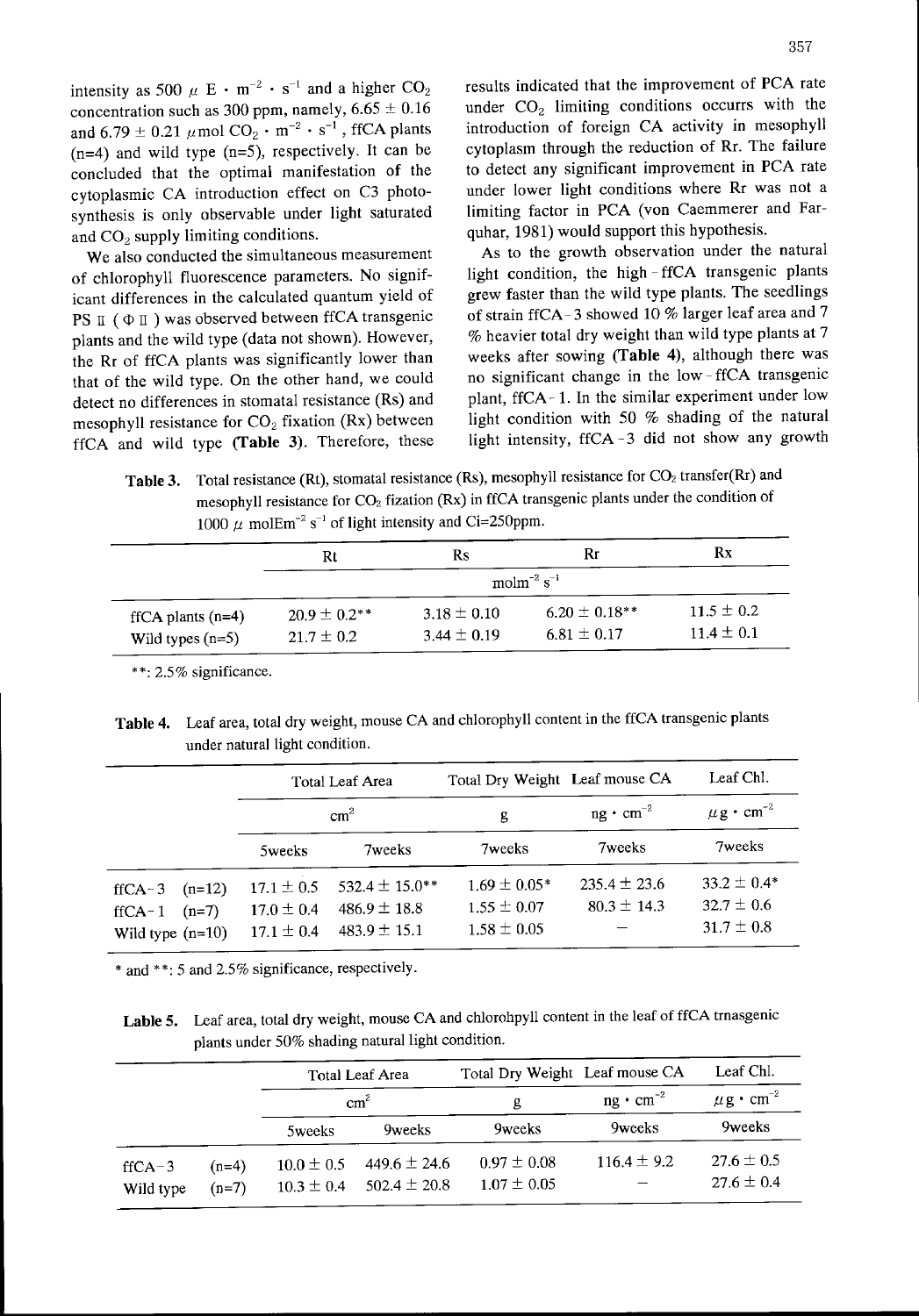enhancement (Table 5). These findings corresponded well to those of photosynthetic analysis data and suggested the positive effects of introduced cytoplasmic CA on their growth rate under light saturated and  $CO<sub>2</sub>$  supply limiting conditions. However, there remain alternative possible indirect reasons induced by the introduction of foreign CA activity in the cytoplasm connected to the observed growth enhancement: 1) Leaf chlorophyll and RubisCO contents increased along with the plant size in the vegetative stage of tobacco seedlings. Hence, the transgenic plants with higher PCA activity might have relatively thick and photosynthetically active leaves at an earlier growing stage compared with the wild type plants (Table 4). 2) When transgenic plants grew faster for the reasons above, they might have expanded their leaves faster than wild type plants. Therefore, they might have higher light capturing efficiency at the whole plant level, which brought about further growth enhancement. 3) Under extremely high light conditions, stomatal closure would lead a decrease in the internal  $CO<sub>2</sub>$ concentration of the leaf bringing about photosynthetic photoinhibition. Enhancement of leaf carbon utilization efficiency by the introduced cytoplasmic CA activity might prevent mesophyll tissues from accumulating extra -reducing power. Regarding this, the reduction of photoinhibition is one of the major target points of the recent crop breeding challenge in molecular biology.

Price et al. (1994) carried out suppression experiments of endogenous CA activity by means of antisense mRNA technology and reported that the drastic reduction of tobacco leaf endogenous CA activity to 1 or 2 % of wild type made little effect on its PCA rate. Thus, it was considered that there should be too much CA activity in the mesophyll cells of C3 plants and any over-expression of CA activity in the mesophyll cells (in the chloroplasts) might not contribute to improvement of its PCA rate (Majeau et al., 1994). However, the results of our previous and present paper suggested that the level of CA activity in choloroplasts in C3 tobacco appears to be saturated in nature but the specific introduction of CA activity into the cytoplasmic area of mesophyll cells would improve PCA activity through reduction of Rr even with a small increase range of the introduced CA activity.

# Acknowledgments

This study was partly supported by both the ADVANCE DDS Promotion Grant (91 -98, AD-VANCE Co. Ltd., Tokyo) and the Grant in Aid given to RI from the Ministry of Education, Culture and Science of Japan (No.07456008).

## References

- Broun, G., Selegny, E., Minh, C.T., Thomas, D., 1970. Facilitated transport of  $CO<sub>2</sub>$  across a membrane bearing carbonic anhydrase. FEBS Letters, 7: 223- 226.
- Evans, J.R., Sharkey, T.D., Berry. J.A.. Farquhar, G.D, 1986. Carbon- isotope discrimination measured concurrently with gas-exchange to investigate  $CO<sub>2</sub>$  diffusion in leaves of higher plants. Aust. J. Plant Physiol., 13:  $281 - 292$ .
- Evans, J.R., von Caemmerer, S., Setscell, B.A., Hudson, G.S., 1994. The relationship between  $CO<sub>2</sub>$  transfer conductance and leaf anatomy in transgenic tobacco with a reduced content of RubisCO. Australian Journal Plant Physiol., 21: 475-495.
- Genty, B., Briantais, J.M., Baker, N.R., 1989. The relationship between the quantum yield of photosynthetic electron transport and quenching of chlorophyll fluorescence. Biochim. Biochem. Acta, 990: 87- 92.
- Harley, P.C., Loreto, F., DiMarco, G., Sharkey, T.D., 1992. Theoretical considerations when estimating the mesophyll conductance to  $CO<sub>2</sub>$  flux by analysis of the response of photosynthesis to  $CO<sub>2</sub>$  Plant Physiol., 98: 1429- 1436.
- Horsch, R.B., Fry, J.E., Hoffmann, N.L., Eichholtz, D., Rogers, S.G. and Fraley, R.T., 1985. A simple and general method for transferring genes into plants Science, 227: 1229- 1280
- Jinushi, K., Okabe, K., Ishii, R., 1998. Photosynthetic carbon assimilation of transgenic tobacco plant expressing cytoplasmic carbonic anhydrase cDNA from mouse Plant Biotech., 15: 235-238.
- Kay, R., Chan, A., Daly, M., McPherson, J., 1987. Duplication of CaMV35S promoter sequences creates <sup>a</sup> strong enhancer for plant genes. Science, 236: 1299- 1302.
- Loreto, F., Harley, P.C., DiMarco, G., Sharkey, T.D., 1992. Estimation of mesophyll conductance to  $CO<sub>2</sub>$  flux by three different methods. Plant Physiol., 98: 1437- 1443.
- Majeau, N., Arnoldo, M, and Coleman, J.R., 1994. Modification of carbonic anhydrase activity by anti- sense and over- expression constructs in transgenic tobacco. Plant Mol. Biol.. 25: 377-385.
- Mitsuhara, I., Ugaki, M., Hirochika, H., Ohshima, M., Murakami, T., Gotoh, Y., Katayose, Y., Nakamura, S., Honkura, R., Nishimiya, S, Ueno, K., Mochizuki. A., Tanimoto, H., Tsugawa, H., Otsuki, Y., Y. Ohashi, 1996. Efficient promoter cassettes for enhanced expression of foreign genes in dicotyledonous and monocotyledonous plants. Plant Cell Physiol., 37: 49- 59.
- Nobel, PS., Zaragoza, L.J., Smith, W.K., 1975. Relation between mesophyll surface area, PCA rate, and illumination level during development for leaves of Plectranthus parvifiorus Henckel. Plant Physiol., 55: 1067- 1077.
- Price, G.D., von Caemmerer, S., Evans, J.R., Yu, J.W., Lloyd, J., Oja, V., Kell, P., Harrison, K., Gallagher, A , Badger, M.R., 1994. Specific reduction of chloroplast carbonic anhydrase activity by anti-sense RNA in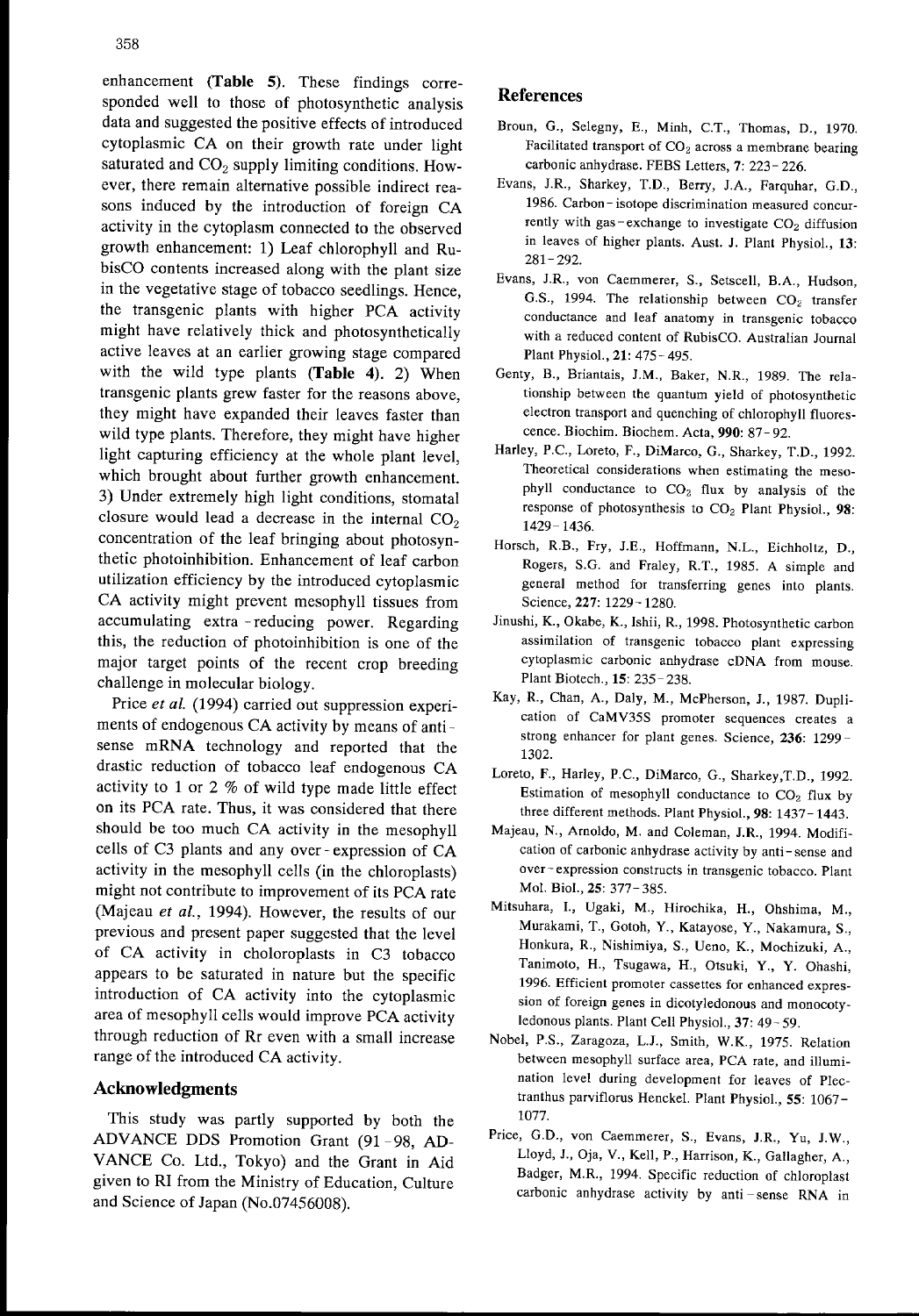transgenic tobacco plants has a minor effect on photosynthetic  $CO<sub>2</sub>$  assimilation. Planta, 193: 331-340.

- Rumeau, D., Cuine, S., Fina, L., Gault, N., Nicole, M., Pertie, G., 1996. Subcellular distribution of carbonic anhydrase in Solanum tuberosum L. Ieave. Planta, 199: 79- 88.
- Sasaki, H., Samejima, M., Ishii, R., 1996. Analysis by  $\delta$ <sup>13</sup>C measurement on mechanism of cultivar difference in leaf photosynthesis of rice (Oriza sativa L.). Plant Cell Physiol., 37: 1161 - 1166.
- Schreiber, U., 1986. Continuous recording of photochemical and non - photochamical chlorophyll fluorescence quenching with a new type of modulation fluorometer Photosynthesis Res.,  $9: 261 - 272$ .
- Svab,Z.. Maliga,P., 1991. Mutation proximal to the tRNA binding region of the Nicotiana plastid 16S rRNA

confers resistance to spectinomycin. Mol. Gen. Gene., 228: 316-319.

- Tsuzuki, M., Miyachi, S., Edwards, G.E., 1985. Localization of carbonic anhydrase in terrestrial C3 plants. Plant Cell Physiol., 26: 881 - 891.
- Utsunomiya. E., Muto S., 1993. Carbonic anhydrase in the plasma membranes from leaves of C3 and C4 plants. Physiol. Plant., 88: 413- 419.
- von Caemmerer, S., Evans, J.R., 1991. Determination of the average partial pressure of  $CO<sub>2</sub>$  in chloroplasts from leaves of several C3 plants. Aust. J. Plant Physiol., 18:  $287 - 305$
- von Caemmerer, S., Farquhar, G.D., 1981. Some relationships between the biochemistry of photosynthesis and gas exchange of leaves. Planta, 153: 376- 387.